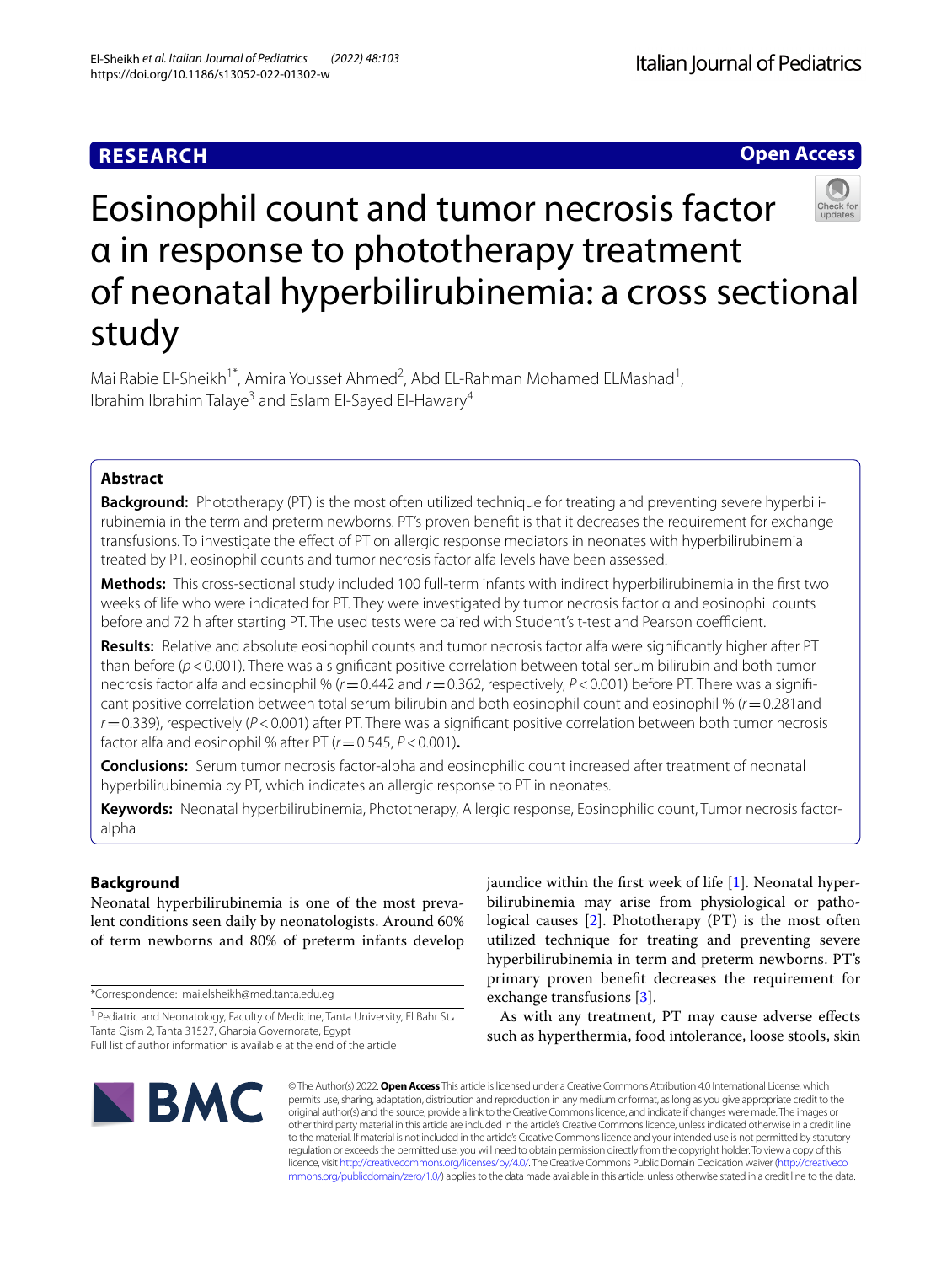rashes, dehydration, hypocalcemia and blood flow redistribution [\[4](#page-4-3)]. Additionally, PT may cause-specifc longterm adverse efects, including melanocytic nevi, skin cancer, patent ductus arteriosus, and retinal impairment [[5\]](#page-4-4). NNPT degradation of bilirubin may increase oxidative stress, a possible risk factor for asthmatic manifestations on later life  $[6]$  $[6]$ . Thus, the decreased bilirubin level induced by NNPT and the resulting impaired antioxidant defense may contribute to the development of asthma.

History of exposure to PT during the neonatal period was listed among the potential risk factors for childhood asthma [\[7](#page-4-6)]. It was also found to have a strong associa-tion with allergic rhinitis and conjunctivitis [[8\]](#page-4-7). This was explained by the PT 's ability to infuence the synthesis and release of cytokines from the peripheral immune system as interleukin IL-1, IL-6, IL-10, and tumor necrosis factor-alpha (TNF-alfa) [\[9\]](#page-4-8)*.*

It was noticed that, at 72 h of exposure to PT serum, TNF-alfa, IL-1beta and IL-8 levels were increased. In addition, the percentage of  $CD3+lymphocyte$  subset is signifcantly lower in newborns at 72 h of exposure to PT [[10\]](#page-4-9)*.*

PT also causes direct DNA damage to lymphocytes in jaundiced infants [\[8](#page-4-7)] and the DNA damage increases with the increasing duration of PT. These changes in cytokine levels and DNA damage to lymphocytes may contribute to the imbalance in T helper cells subpopulations  $(Th-2)$ Th-1 switch disorder) [[11\]](#page-4-10). Abnormalities in the Th-2/ Th-1 switch caused by environmental factors, including PT, can contribute to many allergic diseases [\[12](#page-4-11)]*.*

The present study was established to compare eosinophil counts and levels of serum TNF-alfa before and 72 h after starting PT for infants with neonatal hyperbilirubinemia.

## **Methods**

This cross-sectional study was established on 100 fullterm infants presented with indirect hyperbilirubinemia in the frst two weeks of life and indicated for PT referred to Neonatal Intensive Care Unit (NICU), Pediatric Department, Tanta University Hospitals, Egypt. The study was done after obtaining approval from the ethical committee of the Faculty of Medicine, Tanta University, Egypt (33,344/19/9). All methods were carried out in accordance with the ethical standards as laid down in the 1964 Declaration of Helsinki and its later amendments or comparable ethical standards. Informed consent from one of the parents and/or legal guardians.

We excluded premature babies and infants with one or more conditions: direct hyperbilirubinemia, birth injuries, congenital malformations, congenital infections, birth asphyxia, and neonatal sepsis.

All studied infants underwent full medical history taking and thorough clinical examination. Routine investigations were done, including liver function tests, renal function tests, reticulocyte count, and RH and ABO blood grouping. We specifcally studied the complete blood count parameters, emphasizing neutrophils count and serum levels of TNF-alfa in samples collected before and 72 h after starting PT.

## **Sample size**

The sample size calculation was performed using G.power 3.1.9.2 (Universitat Kiel, Germany). The sample size was calculated as  $N \geq 82$  based on the following considerations:  $0.05 \alpha$  error and 95% power of the study to demonstrate eosinophile before PT with a mean value  $(\pm SD)$  (0.54 $\pm$ 0.30) and after PT with a mean value of  $(0.67 \pm 0.34)$  (the primary outcome) [[13](#page-4-12)] according to a previous study). Twelve cases were added to overcome dropout. Therefore, 100 patients were enrolled.

## **Statistical analysis**

Statistical analysis was done by SPSS v26 (IBM Inc., Chicago, IL, USA). Qualitative variables were presented as frequency and percent (%). Quantitative variables were presented as mean and standard deviation (SD) and compared the two groups utilizing paired Student's t-test. Pearson coefficient was performed to correlate between two normally distributed quantitative variables. *P*-value  $\leq$  0.05 with two tails was considered statistically signifcant.

## **Results**

There were 60% males and 40% females among the studied babies. 80% were delivered by cesarean section, while 20% were by vaginal delivery. Regarding the cause of jaundice, 60% had physiological jaundice, while the remaining cause was ABO incompatibility, RH incompatibility and mixed ABO and RH incompatibility (28%, 8%, and 4%, respectively). In this study, there was a non-signifcant diference between the main cause of hyperbilirubinemia, physiological jaundice representing the 60% and pathological jaundice the remaining 40% (Table [1](#page-2-0)).

The mean gestational age was  $38.44 \pm 1.03$  weeks and the mean postnatal age at the time of admission was  $3.36 \pm 1.6$  days.

When we compared the CBC parameters before and after PT, we found a signifcant decrease in RBCs, Hct %, and Hb (*P*. value < 0.001), while there was an insignificant diference as regards the total leukocyte count (*P*. value=0.105). Platelet count was signifcantly decreased after PT than before (*P* value =  $0.001$ ) (Table [2](#page-2-1)).

The analysis of the relative and absolute eosinophil counts was signifcantly higher after PT with a mean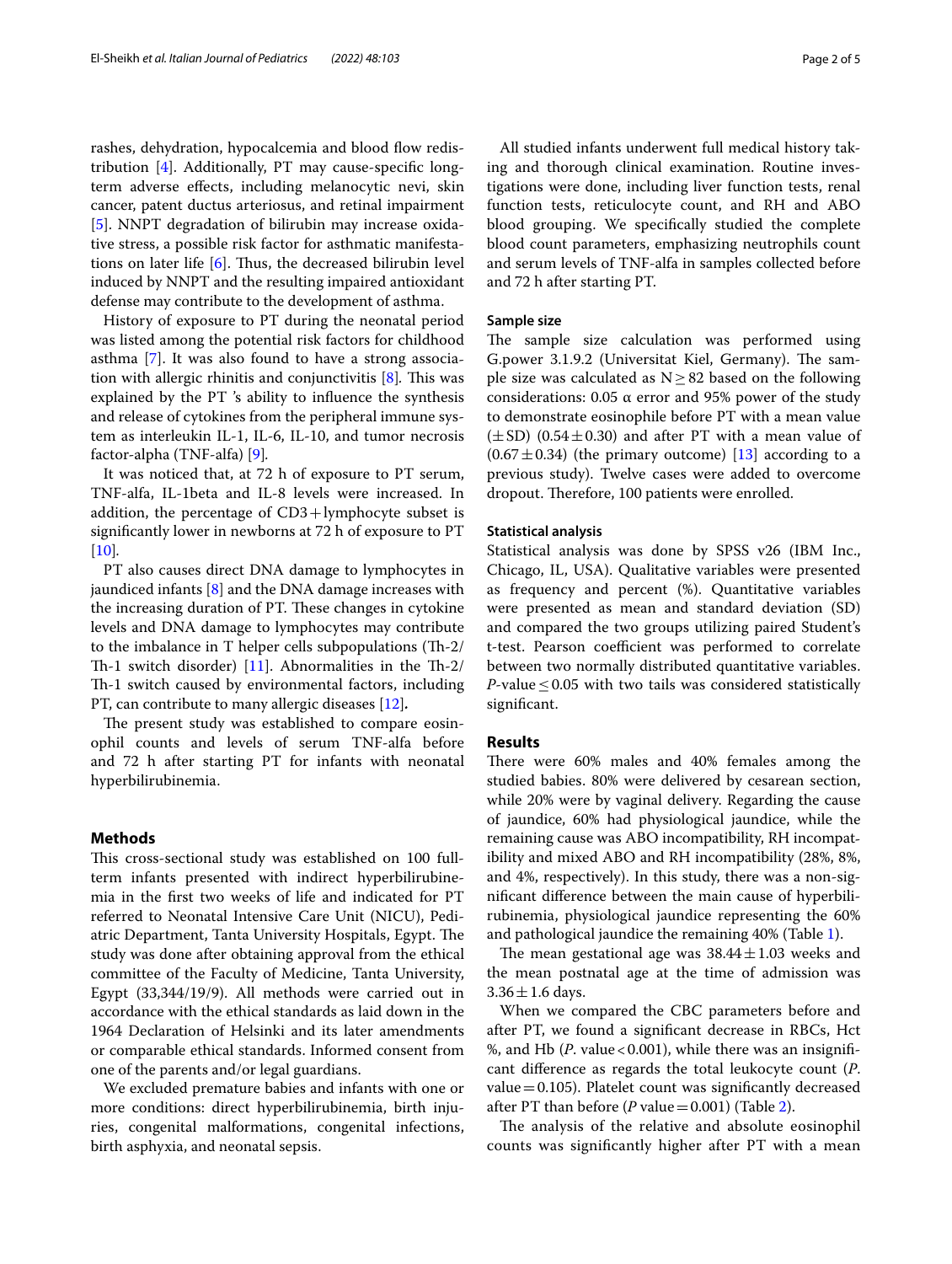<span id="page-2-0"></span>

|  |  |  |  | <b>Table 1</b> Relationship between types of jaundice and delta TSB, eosinophil count, eosinophil % and TNF-alfa |  |
|--|--|--|--|------------------------------------------------------------------------------------------------------------------|--|
|--|--|--|--|------------------------------------------------------------------------------------------------------------------|--|

|                        | Physiological<br>$(n=60)$ | <b>ABO</b><br>$(n=24)$ | <b>RH</b><br>$(n=8)$ | <b>RH &amp; ABO</b><br>$(n=4)$ | <b>Breast milk</b><br>$(n=4)$ | P value |
|------------------------|---------------------------|------------------------|----------------------|--------------------------------|-------------------------------|---------|
| Delta TSB              | $8.02 + 2.21$             | $6.96 + 2.06$          | $7.30 + 1.52$        | $8.0 + 0.94$                   | $6.30 \pm 0.84$               | 0.167   |
| Delta eosinophil count | $-129.27 + 69.34$         | $-143.17 + 76.52$      | $-16.12 + 52.35$     | $-167.75 + 58.11$              | $-200.0 + 90.226$             | 0.245   |
| Delta eosinophil %     | $1.47 \pm 0.72$           | $1.67 + 0.76$          | $1.00 + 1.06$        | $1.00 \pm .000$                | $2.00 \pm 0.00$               | 0.083   |
| Delta TNF              | $54.13 + 43.10$           | $66.53 + 31.06$        | $32.28 + 6.57$       | $52.71 \pm .01$                | $25.96 \pm .02$               | 0.124   |

*TSB* Total serum bilirubin, *TNF α* Tumor necrosis factor α, Delta: comparison between before and after measurements

<span id="page-2-1"></span>**Table 2** CBC before and after PT

|                                      | <b>Before</b>    | After           | <b>Paired t-test</b> |            |
|--------------------------------------|------------------|-----------------|----------------------|------------|
|                                      | $(n=100)$        | $(n=100)$       |                      | P-value    |
| RBCs ( $\times$ 10 <sup>6</sup> /ul) | $4.85 \pm 0.84$  | $4.24 \pm 0.71$ | 9.969                | $< 0.001*$ |
| Hct (%)                              | $49.03 + 7.85$   | $43.52 + 6.88$  | 10.834               | $< 0.001*$ |
| $Hb$ (q/dl)                          | $17.04 \pm 2.50$ | $15.35 + 2.09$  | 13.689               | $< 0.001*$ |
| WBCs $(x 10^3$ /ul)                  | $10.94 + 3.16$   | $11.29 + 2.89$  | 1634                 | 0.105      |
| Platelet count $(x 10^3/$<br>ul)     | $302.47 + 91.47$ | $274.1 + 72.14$ | 2.641                | $< 0.001*$ |

*Hb* Hemoglobin, *Hct* Hematocrit test, *RBCs* red blood cell, *WBCS* White blood cell, \*: signifcant as *p*-value≤0.05

<span id="page-2-2"></span>**Table 3** Serum bilirubin before and after PT

|                                     | <b>Before</b>    | After         | <b>Paired t-test</b> |            |  |
|-------------------------------------|------------------|---------------|----------------------|------------|--|
|                                     | $(n=100)$        | $(n=100)$     |                      | P-value    |  |
| TSB (mg/dl)                         | $17.21 \pm 1.74$ | $8.85 + 0.62$ | 45.812               | $< 0.001*$ |  |
| Indirect serum<br>bilirubin (mg/dl) | $1636 + 164$     | $8.34 + 0.68$ | 45.633               | $< 0.001*$ |  |
| DSB (mg/dl)                         | $0.85 + 0.31$    | $0.51 + 0.21$ | 11513                | $0.001*$   |  |

*TSB* Total serum bilirubin, *DSB* direct serum bilirubin, \*: signifcant as  $p$ -value  $\leq$  0.05

value  $(336.96 \pm 137.23)$  than before PT with a mean (173.32±80.01) (*P*. value < 0.001) (Table [3](#page-2-2)). TNF-α was also signifcantly higher after PT with a mean value  $(168.85 \pm 163.25)$  than before PT with a mean value of (56.91±37.05) (*P*. value < 0.001) (Table [3](#page-2-2))*.* Total, indirect, and direct serum bilirubin were signifcantly lower after PT than before PT (*P*. Value < 0.001) (Table [4](#page-2-3)).

There was highly statistically significant positive correlation between total serum bilirubin (TSB) and both TNFα, eosinophil % before PT (*r*=0.442, *P* value<0.001),  $(r=0.3618, P$  value < 0.001) respectively. There was highly signifcant positive correlation between both TNF-α and eosinophil % after PT  $(r=0.545, P \text{ value} < 0.001)$ . There was highly significant positive correlation between TSB and both eosinophil count, eosinophil % after PT  $(r=0.281, P$  value $=0.005$ ),  $(r=0.339, P$  value $<0.001$ ) respectively (Table [5](#page-2-4)).

<span id="page-2-3"></span>**Table 4** Eosinophil count, % and tumor necrosis factor α (TNF-α) before and after PT

|                                | <b>Before</b>     | After                                   |        | <b>Paired t-test</b> |  |
|--------------------------------|-------------------|-----------------------------------------|--------|----------------------|--|
|                                | $(n=100)$         | $(n=100)$                               |        | P-value              |  |
| Eosinophil count<br>(cells/ul) |                   | $173.32 + 80.01$ 336.96 + 137.23 18.801 |        | $< 0.001*$           |  |
| Eosinophil %                   | $1.60 + 0.64$     | $3.12 \pm 1.40$                         | 14.230 | $< 0.001*$           |  |
| TNF $\alpha$ (pg/ml)           | $56.91 \pm 37.05$ | $168.85 \pm 163.25$ 7.314               |        | $0.001*$             |  |

*TNF α* Tumor necrosis factor α, \*: significant as *p*-value ≤0.05

<span id="page-2-4"></span>**Table 5** Correlation between TSB and TNF-α with Eosinophil count and % before and after PT

|                            | <b>TSB</b> before |            | TNF $\alpha$ before |            |
|----------------------------|-------------------|------------|---------------------|------------|
|                            | r                 | P-value    | R                   | P-value    |
| TNF a before               | 0.442             | $< 0.001*$ |                     |            |
| Eosinophil count<br>before | $-0.114$          | 0.257      | $-0.055$            | 0.586      |
| Eosinophil % before        | 0.318             | $< 0.001*$ | 0.189               | 0.060      |
|                            | <b>TSB</b> after  |            | TNF a after         |            |
|                            | r                 | P-value    | R                   | P-value    |
| TNF $\alpha$ after         | 0.086             | 0.395      |                     |            |
| Eosinophil count after     | 0.281             | $0.005*$   | 0.154               | 0.126      |
| Eosinophil % after         | 0.339             | $< 0.001*$ | 0.545               | $< 0.001*$ |

*TNF α* Tumor Necrosis Factor α, *TSB* Total Serum Bilirubin, \*: signifcant as p-value $\leq$  0.05

## **Discussion**

The most often utilized technique for treating and preventing severe hyperbilirubinemia is PT [\[14\]](#page-4-13). Ultraviolet (UV) light exposure begins a complicated cascade of events that results in the immune system being downregulated. Numerous immune mediators such as IL-1, IL-6, IL-10, and TNF-α are released by the immune system of the skin to support the systemic immunologic response [[14\]](#page-4-13).

Our results showed a statistically signifcant decrease in hemoglobin (Hb) after PT. This agrees with Saber et al. [[14\]](#page-4-13), where Hb levels were signifcantly lowered after PT. Also, in Beken et al. [\[15\]](#page-4-14) study, Hb counts were lower after PT. Furthermore, our results were in line with Can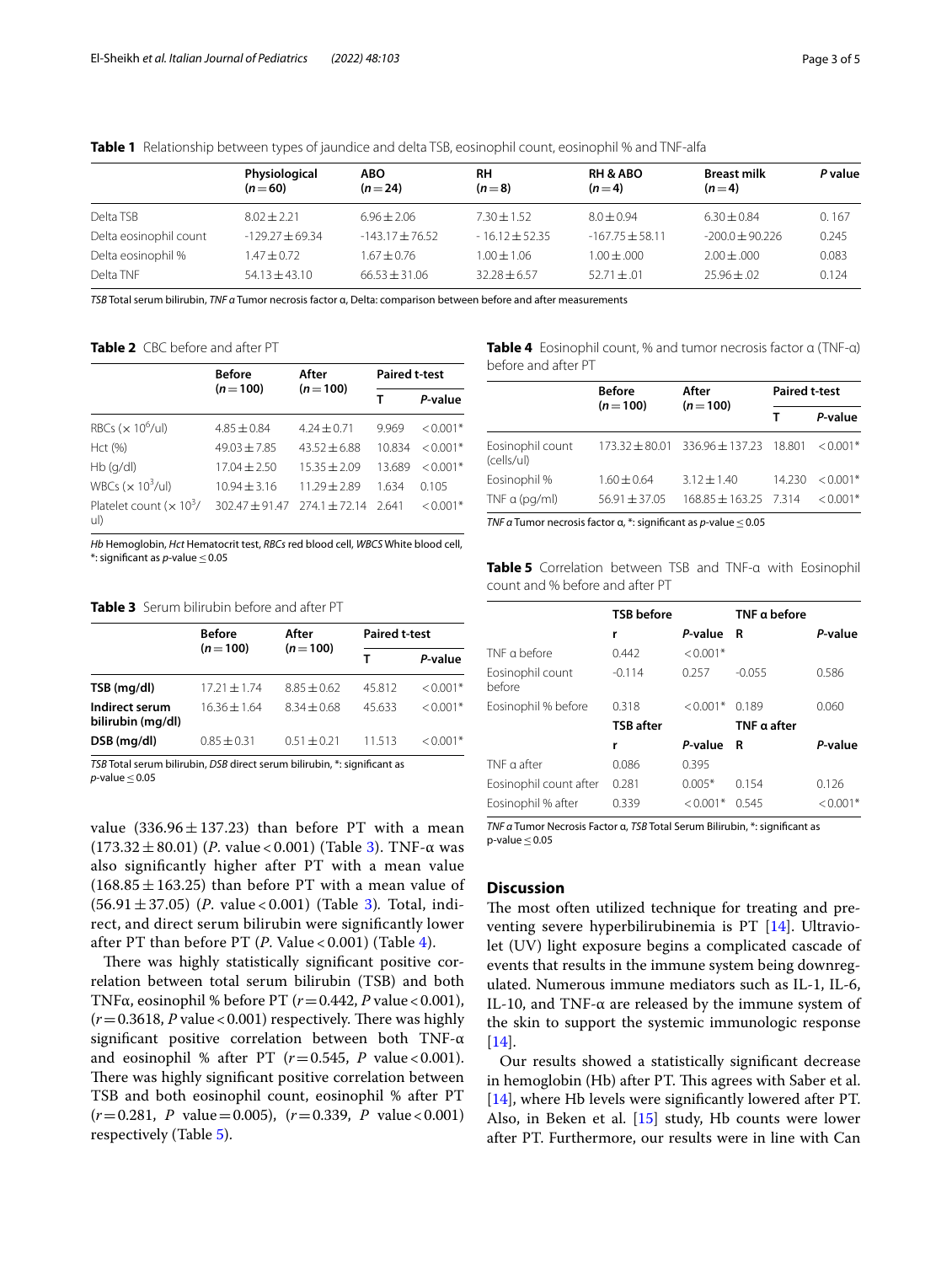et al. [\[16](#page-4-15)], who demonstrated that the total serum bilirubin, hemoglobin, hematocrit, leukocyte, and neutrophil counts were signifcantly lowered.

While, in El Mashad GM et al. [\[17](#page-4-16)] study, there was an insignifcant diference between the cases according to hemoglobin level before and after PT.

We also found an insignifcant diference in the total leucocytic count before and after PT. This comes in agreement with Saber et al. [[14\]](#page-4-13), where a comparison of WBCs count in patients before and after PT showed a lack to show any diference. Also, Kurt et al. [[18](#page-4-17)] stated that WBCs did not reveal any essential changes.

Against our study, Jahanshahifard et al. [[19\]](#page-4-18) showed that PT in term neonates could raise peripheral WBC count. Also, in Abdelhakeem et al. [\[20\]](#page-4-19) study, they observed a signifcant increase in WBCs after 36 h and after 72 h, then started to decrease after stop of PT on the 7th day. As shown by Can et al. [\[16](#page-4-15)] non-signifcant change in lymphocyte and basophil counts was observed after PT in our study too.

In our fnding, there was a decrease in platelet count after PT than before PT. This agrees with Sarkar et al. [[21\]](#page-4-20), who demonstrated that platelet count was signifcantly lower after PT than before. In contrast, Abdel mohsen et al. [\[22](#page-4-21)] demonstrated that platelet count was signifcantly higher after PT than before PT. In our fnding, there was a decrease in platelet count after PT than before PT.

We found a signifcant increase in the absolute and relative eosinophil count after PT. Our fnding was in line with the eosinophil count was signifcantly elevated  $(p=0.01)$  after PT. In Beken et al.  $[15]$  $[15]$  and El Mashad GM et al. [[17\]](#page-4-16) eosinophil levels were also increased after PT for 48–72 h. Altuntas et al. [\[23](#page-4-22)] also found that PT was linked with a signifcant increase in eosinophil.

In the current study, there was a signifcant increase in tumor necrosis factor  $\alpha$  (TNF-α) after PT. This result is in line with Saber et al. [\[14\]](#page-4-13), who found serum TNF-α levels signifcantly elevated after exposure to PT and this means the strong efect of PT on TNF-α serum levels.

Our fnding agreed with Neam et al. [\[1](#page-4-0)], who found that serum TNF- $α$  levels significantly increased after exposure to PT for 72 h when compared to values before PT, demonstrating the infuence of PT on serum levels of TNF-α.

Also, Jahanshahifard et al. [\[19](#page-4-18)] stated that exposure to PT in the treatment of neonates with hyperbilirubinemia might infuence cytokine production and release from the peripheral immune system, as it increases serum TNF- $\alpha$ . Kurt et al. [\[18\]](#page-4-17) stated that usage of PT in neonates with jaundice as a treatment afects the function of the immune system in newborns through alterations in TNF- $\alpha$  production. Narbutt et al. [[24\]](#page-4-23) stated that exposure of healthy term neonates to repeated doses of UV radiations shows a signifcant increase in serum level of TNF-α. Serum TNF-α and eosinophil count increased after treatment of neonatal hyperbilirubinemia by PT which indicates an allergic response to PT in neonates.

In our fnding, there was highly signifcant positive correlation between TSB and eosinophil % before PT. In agreement with our results, Can et al. [[16](#page-4-15)] found that statistically signifcant positive correlation between bilirubin and eosinophil levels before PT. Further studies are needed to investigate the relationship between PT and childhood eczema, rhinitis, and early-onset wheezing or allergic sensitization.

#### **Limitation of the study**

The study was a single center with insufficient sample size, and the study did not include the long-term complication of the PT on neonates with hyperbilirubinemia.

So, we recommended that further studies on large scale to evaluate the allergic response of PT also doing the same work in preterm infants for generalization of the results.

Infants receiving PT should be followed up with care to prevent the development of side efects of PT as allergic reactions.

## **Conclusions**

There was a positive effect of PT on the neonatal serum bilirubin level. This therapeutic modality increased serum TNF- alfa levels that can afect the function of the immune system in newborns. There was a significant positive correlation between total serum bilirubin and both tumor necrosis factor alfa and eosinophil % and between total serum bilirubin and both eosinophil count and eosinophil % after PT.

#### **Abbreviations**

PT: Phototherapy; TNF-α: Tumor necrosis factor α; NICU: Neonatal Intensive Care Unit; Hb: Hemoglobin; TSB: Total serum bilirubin.

#### **Acknowledgements**

Not applicable

#### **Authors' contributions**

ME: wrote the paper. AA: Conceived and designed the analysis. AM: Contributed data or analysis tools. ITI: Performed the analysis. EH: Collected the data and perform the analysis. All authors read and approved the fnal manuscript.

#### **Funding**

Open access funding provided by The Science, Technology & Innovation Funding Authority (STDF) in cooperation with The Egyptian Knowledge Bank (EKB). Nil.